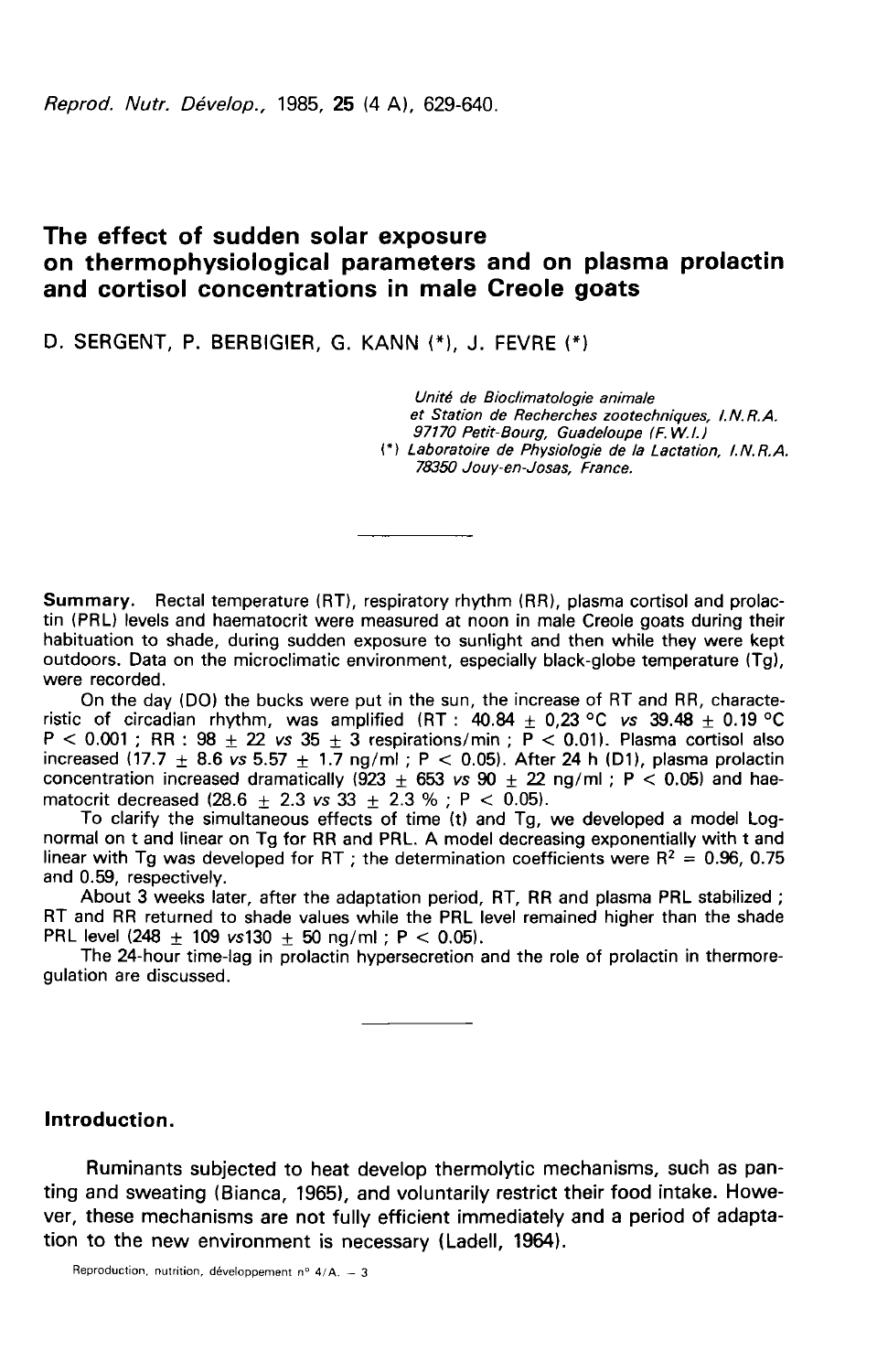The aim of the present experiment was to define the parameters involved in physiological response to heat constraint and to study the adaptation period using such simple thermophysiological criteria as rectal temperature, respiratory and cardiac rhythms and hormonal (prolactinemia and cortisolemia) and blood (haematocrit and serum electrolyte concentration) factors.

Shade-acclimatized male Creole goats were suddenly exposed to the sun in a natural tropical environment that also included nocturnal cooling (natural photoperiod : 12 to 13 h of light). This paper describes the physiological events occurring when the bucks were abruptly submitted to direct sunlight. We were particularly interested in the time required to develop a heat-loss mechanism and the time-lag in prolactin hypersecretion.

#### Material and methods.

The experiment was carried out at the I.N.R.A. farm « Gardel in Grande-Terre » on a dry plateau in Guadeloupe, French West Indies (16° N latitude and 61° W longitude).

Animals and feeding.  $-$  Four entire dwarf male goats with a mean age of  $390 + 9$  days and a mean live weight of 16.75  $+$  0.86 kg (mean  $+$  SD) were kept tethered in cages similar to metabolism crates under a metal shelter from September 1982 to April 1983. On April 15, 1983 they were suddenly put outside in their cages and remained there until June 20, the dry season.

They were fed pangola (Digitaria decumbens) ad libitum; the pangola was cut at 33 days (mean age of regrowth) and included about 23 % dry matter without concentrate supplement. Water was available ad libitum.

*Measurement frequency.*  $-$  Four days before solar exposure, bioclimatic and physiological measurements were taken every day between 11.00 and 12.30. The first day of exposure, they were taken every hour from 8.00 and every 20 min between 11.00 and 12.00 noon.

At 12.00 when the animals were still under the shelter, hormones, but not respiratory rhythm (RR), rectal temperature (RT) or black-globe temperature (Tg), were measured because of the lack of time ; the goats were put in the sun between 12.00 noon and 12.10. These measurements were continued every 10 min until 13.00 and then every hour until 17.00. However, cardiac rhythm and haematocrit were not measured every time. Serum electrolytes were measured only during the hour the animals were actually in the sun.

Every day on the following days, the measurements were carried out between 11.00 and 12.00 and then at wider intervals. The experimental period extended from D-4 (four days before solar exposure) to D66 (last measurement).

Climatic measurements.  $-$  Dry (Td) and wet (Tw) air temperatures were measured using an Assman psychrometer placed at the height of the animals. Air velocity (V) was recorded with two cup anemometers (one inside the shelter and the other outside) having a starting threshold of 0.8 m/sec.

Black-globe temperature (Tg) was measured with an empty copper sphere painted black and containing a bulb thermometer at its center. This black-globe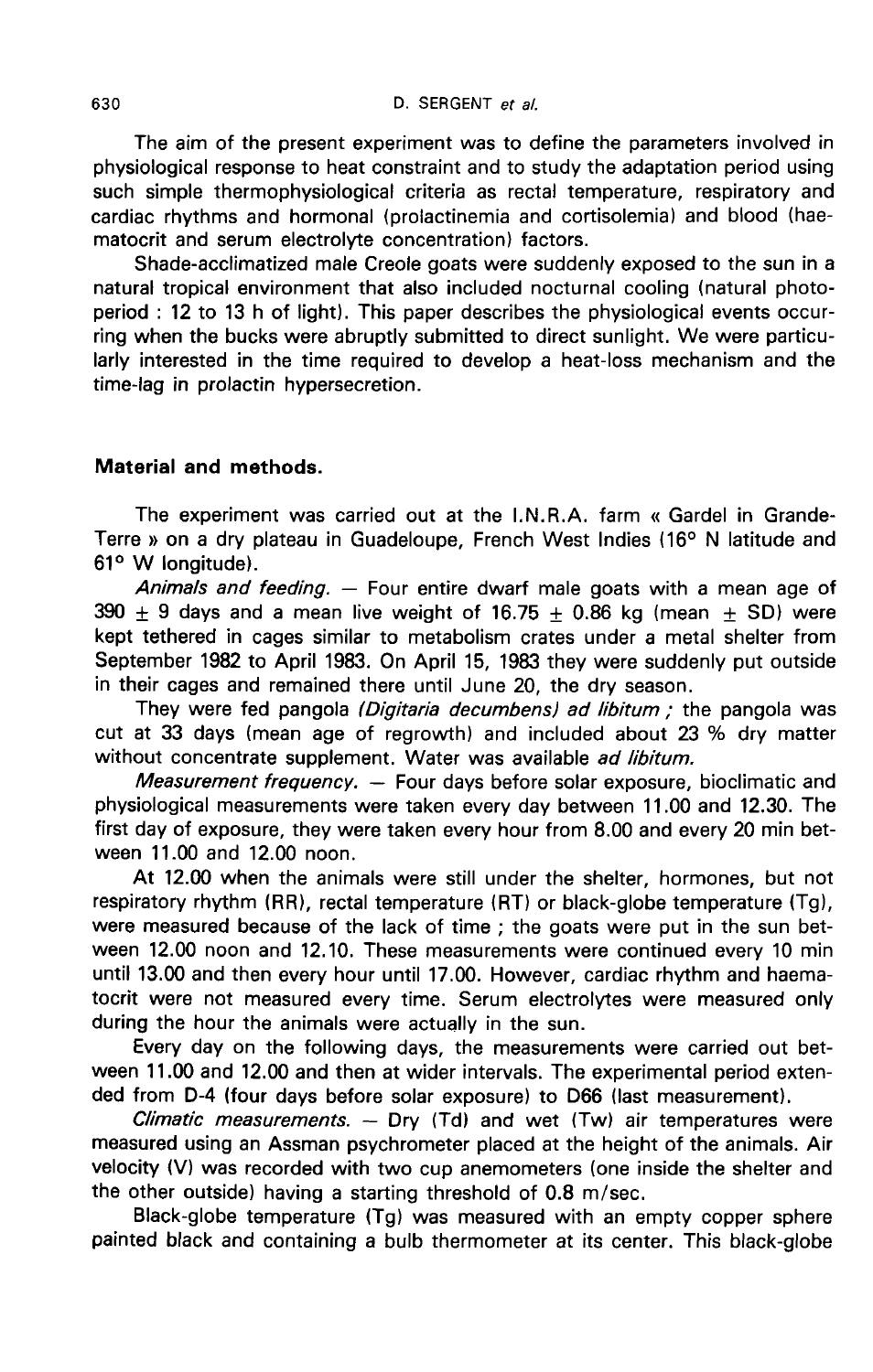temperature is a good index of the heat load (temperature and radiation) actually felt by a non-sweating animal (Berbigier, 1982 ; Chemineau and Ravault, 1984).

Thermophysiological measurements and blood sampling.  $-$  The physiological parameters were measured simultaneously as follows :

 $-$  rectal temperature (RT) by a medical thermometer left for 1 min in the rectum ;

- respiratory rhythm (RR) by counting the flank beats ;<br>- cardiac rhythm (CR) by a stethoscope.

At the same time, blood samples were taken from the jugular vein with EDTA/Na vacutainers for plasma hormone assay ; silicon tubes were used for serum electrolyte determination. Blood samples were immediately put at  $4^{\circ}$ C, then centrifuged for 10 min at 5 000 rpm. The plasma was collected and deepfrozen  $(-15 °C)$  until assay.

A sample of the total blood was put into capillar tubes for haematocrit determination (centrifugation at 10 000 rpm for 4 min).

Hormone assay and ionic concentration. — Cortisol was quantified according to the competitive protein binding radioassay of Murphy (1967) modified by Bosc and Fevre (1977) using dog CBG. Intra-assay variability averaged 10 %. Prolactin (PRL) was measured according to the radioimmunoassay of Kann (1971) ; assay sensitivity was 0.3 ng/ml. The results are expressed in ng of PRL PS 7 NIH/ml of plasma. Intra and inter-assay variation coefficients were 5.3 and 8.4 %, respectively. Electrolyte (sodium and potassium) concentrations in the serum were determined using an emission spectrometer (Gu6guen, Nutrition, Jouy-en-Josas).

Statistical analysis. — The mean was always expressed with the standard deviation (M  $\pm$  SD). The paired t-test was used to compare mean sun values with mean shade values. The correlation coefficient (simple linear regression) was tested by the t-test.

Mathematical models. - Black globe temperature and time had the strongest effects on RR, PRL and RT ; in order to better quantify these effects, mathematical models were used on the three variables. These models are only descrip-<br>tive, not explicative.

- At a given time, RR, PRL and RT depended linearly on Tg.<br>- At a given Tg, RR and PRL reached a maximum then tended towards a limit value when  $t \rightarrow \infty$ . Maximal RT was reached as soon as  $t = 0$ .

A model, Log-normal (*i.e.* involving a Gaussian function of the Neper-log of time) on time and linear on Tg, was developed to show the simultaneous effects of these parameters on RR and PRL. For RT, which almost reached its absolute maximum immediately upon solar exposure, we used a model that decreased exponentially with time and was linear with Tg. The model parameters were adjusted to the experimental data using the least-squares method (Bachacou et al., 1981).

- The general equation of the model for RR and PRL was :  $(X - A) = b (Tg - (A + c)/b)$ .  $(1 + B exp (- (Lnt - C)^{2}/D))$ where t is time in days and Tg the black-globe temperature in  $\,^{\circ}$ C ; A, B, C, D, b and c are parameters.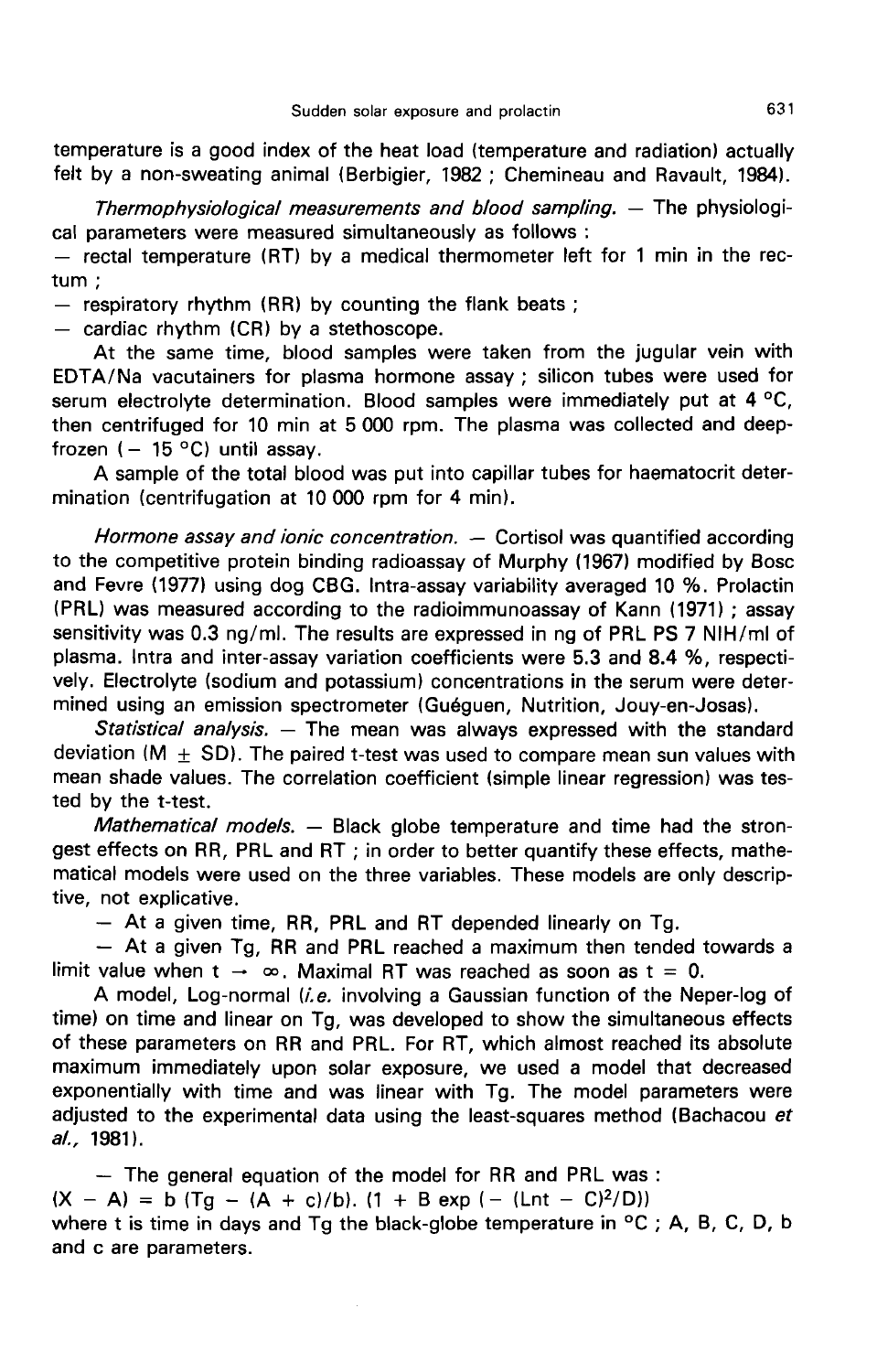The zero on the time coordinate corresponds to the instant that solar exposure began. The time-dependent term of the right-hand side of the equation tends to 1 when t tends towards the positive infinite. The X value tends towards  $X = b$  $Tg - c$ . To avoid adjusting too many parameters by the least-squares method, b and c were determined by the linear regression on Tg of data observed after stabilization.

This model allowed us to estimate :

- the time at which the maximum of X, at a given Tg ( $t_{max}$  = exp (C)), was reached ;

 $-$  the time of return to equilibrium (*i.e.* relaxation time, arbitrarily defined as the the after which (X - X<sub>∞</sub>)/(X<sub>max</sub> - X<sub>∞</sub>) ≤ 0.05). This condition in the log-normal<br>time after which (X - X<sub>∞</sub>)/(X<sub>max</sub> - X<sub>∞</sub>) ≤ 0.05). This condition in the log-normal<br>model amounted to exp (- (Lnt - C)<sup>2</sup>/D) ≤ 0.05 an — the time of return to equilibrium (*i.e.* relaxation time, arbitrarily defined as the time after which  $(X - X_{\infty})/(X_{\max} - X_{\infty}) \le 0.05$ ). This condition in the log-normal model amounted to exp  $(- (Ent - C)^2/D) \le 0.05$  and in th  $exp (- t/C) \le 0.05$ ;

 $-$  The RT model was :

 $(X - A) = b$   $(Tg - (A + c)/b)$ .  $(1 + B exp(-t/C))$ ;

b and c were determined as above. In this model relaxation time was exp  $(-t/c) \le 0.05$ .

### Results.

1) Mean microclimatic conditions. — During the experiment the mean values of maximal and minimal temperatures, maximal and minimal relative humidity, mean daily global radiation and air velocity (measured at a meteorological station near the experimental site) were 29.05  $\pm$  0.77 °C, 24.39  $\pm$  1.39 °C, 100 %, 78.74  $\pm$  5.78 %, 18.89  $\pm$  4.99 MJ/m<sup>2</sup>/day and 3.06 + 0.71 m/sec, respectively. Mean rainfall during this period was 3.86  $\pm$  7.3 mm/day. However, black-globe temperature was the main bioclimatic reference.

2) Physiological parameters in shade.  $-$  From D-4 up to and including the morning of DO, the mean values of the thermophysiological and endocrine parameters measured between 11.00 and 12.00 were : RR :  $35 \pm 3$ inspirations/min ; RT : 39 + 0.27 °C ; CR : 81 + 3 heartbeats/min ; haematocrit : 33  $+$  2.3 % ; plasma cortisol :  $4.5 + 0.83$  ng/ml ; plasma prolactin :  $130 \pm 50$  ng/ml.

3) Immediate physiological reactions.  $-$  Figure 1 (DO) shows the thermophysiological and hormonal data in relation to Tg ; in passing from shade to direct sunlight, the animals had a heat overload (Tg increase of 7.8  $\rm ^{o}C$ , 29.57  $\,$ thermophysiological and hormonal data in relation to Tg; in passing from shade<br>to direct sunlight, the animals had a heat overload (Tg increase of 7.8 °C, 29.57<br>to 37.37) inducing an increase in the RT of 1.32 °C.h <sup>-1</sup> b

A simultaneous increase in RT (40.84  $\pm$  0.23 at 13.00 vs 39.48  $\pm$  0.19 °C at 11.40 ; P < 0.001), RR  $(98 + 22$  at 13.00 vs  $35 + 3$  insp/min at 11.40 ; P < 0.01) and cortisol (17.7  $\pm$  8.61 at 12.10 vs 5.57  $\pm$  1.67 ng/ml at 12.00 ;  $P < 0.05$ ) was observed.

Before solar exposure, RT and RR began to increase due to circadian rhythm ; this point will be discussed later.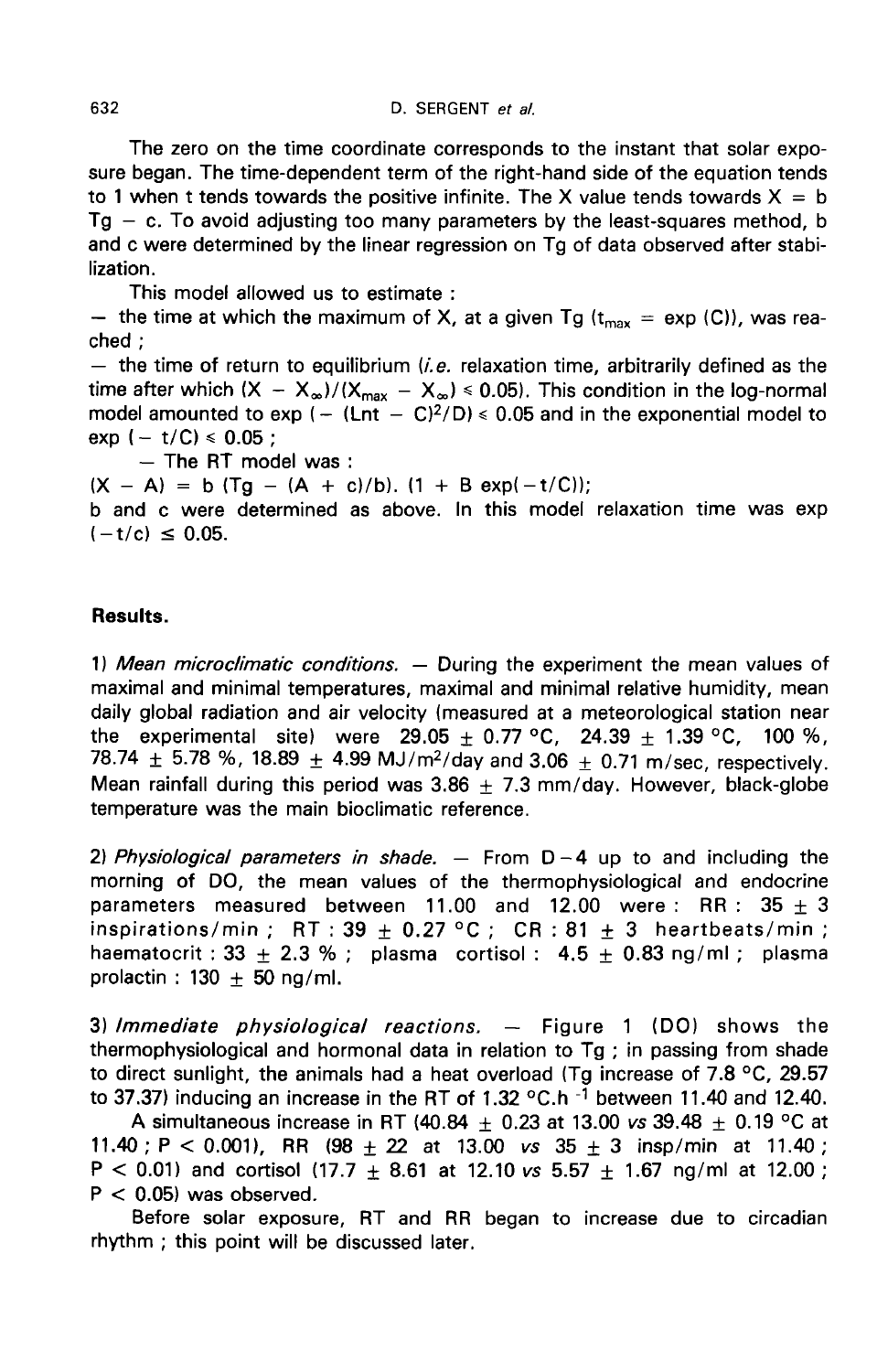

FIG. 1. - Profiles of thermophysiological (RR, RT) and hormonal (cortisol, prolactin) parameters on DO before and after solar exposure at 12.00 noon compared with variations in black-globe temperature (Tg). Each point is the mean of  $n = 4$  bucks and of Tg which was recorded when each animal was measured. The small arrow indicates when forage was distributed and the big arrow designates the beginning of solar exposure.

There was no significant increase in PRL, and CR increased non-significantly from 85  $\pm$  9 to 120  $\pm$  20 heartbeats/min. Serum potassium rate tended to decrease one hour after insolation  $(256 + 6 \text{ vs } 223 + 13 \text{ mg/})$ ; P < 0.02), whereas sodium rate  $(3.13 + 0.07)$  g/I) remained steady ; between 1 and 5 hours after insolation, the haematocrit did not change significantly.

4) Mean and long-term physiological reactions. — Figure 2 shows the variation of the thermophysiological (RR and RT) and endocrine (prolactin) parameters compared to that of Tg from D-4 to D49. Generally speaking, PRL an RR varied according to Tg. On D1, PRL increase was significant (923  $\pm$  653 vs  $90 \pm 22$  ng/ml; P < 0.05) (the first large standard deviation, due to high variability between animals, ranged from 369 to 1 832 ng/ml). From D1 to D45, the correlation coefficient between RT and PRL was  $r = 0.64$  (P  $< 0.01$ ) when globe temperature was higher than the threshold of 32 °C.

An absolute PRL maximum (1 035  $\pm$  279 ng/ml) was obtained at D9 which then decreased to a steady level after about 20 days. At this time  $(i.e.$  from D20), the circulating PRL rate was significantly higher in the sun than in the shade (248  $\pm$  109 vs 130  $\pm$  50 ng/ml; P < 0.05). This confirms our previous results which showed a steady level after about 20 days. At this time (*i.e.* from D20), the circulating PRL rate was significantly higher in the s which showed a higher prolactinemia in bucks kept outdoors permanently in the sun and fed a concentrate-poor diet than in those kept in a shelter and fed the same diet (Sergent et al., 1984). The PRL increase between D45 and D49 was not significant.

An absolute RR maximum was observed at D3 (266  $\pm$  38 inspirations/min) which then decreased and stabilized at D15 (42  $\pm$  4 not significantly different from 35  $\pm$  3 inspirations/min for shaded animals), while RT returned to equilibrium at D24 (39.51  $\pm$  0.32 not significantly different from shaded RT :  $39.48 + 0.19$  °C).

633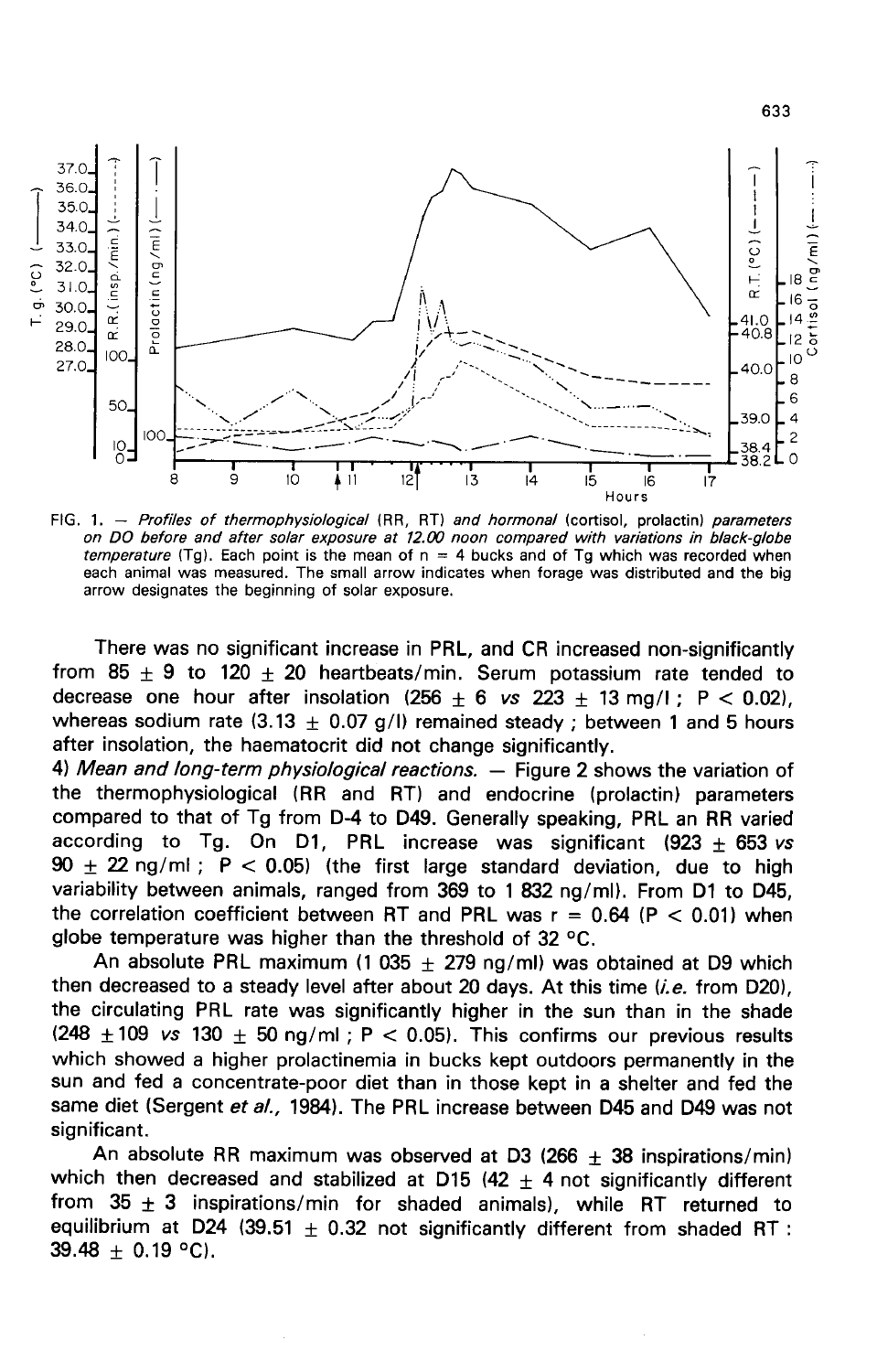

FIG. 2. - Profiles of thermophysiological (RR,RT) and hormonal (prolactin) parameters before and after solar exposure compared with variations in black-globe temperature (Tq). Each point is the mean of  $n = 4$  animals. All measurements were carried out at the hottest hours of the day, i.e. 12.00 noon.

Cortisol decreased up to D8 and recovered the level recorded in shaded animals (4.06  $\pm$  0.51 and 4.63  $\pm$  0.79 ng/ml).

Haematocrit decreased significantly (28.62  $\pm$  0.51 vs 32.99  $\pm$  2.29 %;  $P < 0.05$ ) on D1, *i.e.* after a time-lag of 24 h, then increased gradually between D11 and D18, reaching a value of  $32.12 + 2.39$  % on D66.

5) Models

Respiratory rhythm (fig. 3a).  $-$  The Tg-linear asymptotic equation calculated from the data obtained from D18 after solar exposure was RR (inspirations/min)<br>= 7.14 Tq - 192 (n = 7 : R<sup>2</sup> = 0.66).

The complete model was :<br>RR =  $28.5 + 7.14$  (Tg - 30.8)  $(1 + 8.67 \text{ exp}) - (\text{Lnt} - 1.22)^2 / (0.73)$ ).

RR = 28.5 + 7.14 (Tg - 30.8) (1 + 8.67 exp(-(Lnt - 1.22)<sup>2</sup> /0.73)).<br>This accounts for R<sup>2</sup> = 96 % of the total variance. The values of T<sub>max</sub> (cor-<br>responding to a maximal RR at a given Tg) and relaxation time (time for responding to a maximal RR at a given Tg) and relaxation time (time for which  $(RR - RR_{\infty})/(RR_{max} - RR_{\infty}) \le 0.05$ ) occurred 3.4 and 15 days, respectively, after insolation. Figure 3a shows that the model and experimental data are in good agreement.

*Prolactinemia.*  $-$  Due to a longer relaxation time, the asymptotic equation, calculated with only 5 points (from D26), was :<br>PRL<sub>∞</sub> (ng/ml) = 40.7 Tg - 1 185 (n = 5 ; R<sup>2</sup> = 0.67).

The complete model was :

PRL (ng/ml) = 1.4 + 40.7 (Tg - 29.2)  $(1 + 2.75 \text{ exp}) - (\text{Lnt} - 1.03)^2 / 2.10)$ .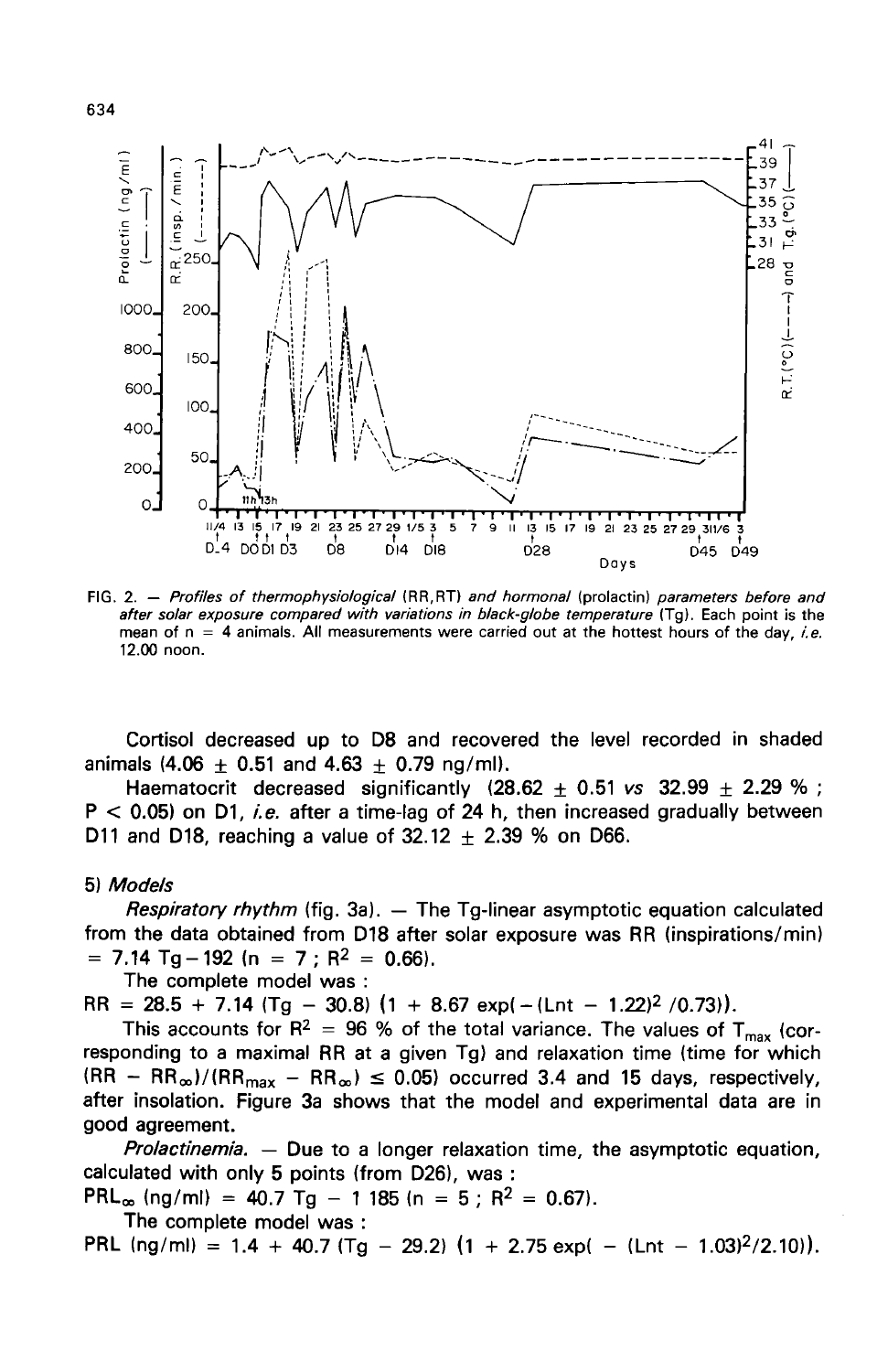

FIG. 3a. - Model, log-normal on time (t) and linear on black-globe temperature (Tg), of respiratory *rhythm* (RR) ( $R^2$  = 0.96). Experimental Tg values are given beside the experimental plots; theoretical Tg values are shown beside the curves.



FIG. 3b. - The exponential model of rectal temperature (RT) decreases with time (t) and is linear with black-globe temperature (Tg)  $(R^2 = 0.59)$ . Experimental Tg values are given beside the experimental plots ; theoretical Tg values are shown beside the curves.

The adjustment, though less satisfactory than for RR, was fairly good  $(R^2 = 0.75)$ . R<sup>2</sup> decrease might be due either to the higher variability of prolactinemia or to less precise model simulation of the actual facts (see discussion).

As definied above, the values of  $T_{\text{max}}$  and relaxation time were 2.8 and 35 days, respectively. Theoretically, the asymptotic value of PRL should be calculated on only 3 points (after 35 days). However, on D25, the value of  $X - X_{\infty}$ represented only 10 % of the maximum and calculation on 5 points did not lead to a large error.

*Rectal temperature* (fig. 3b). — The asymptotic equation was :<br>RT<sub>∞</sub> = 0.09032 Tg + 36.45 (n = 5 ; R<sup>2</sup> = 0.88). The global model was :<br>RT =  $38.98 + 0.09032$  (Tg - 28.01) (1 + 1.007 exp (- t/8.048)).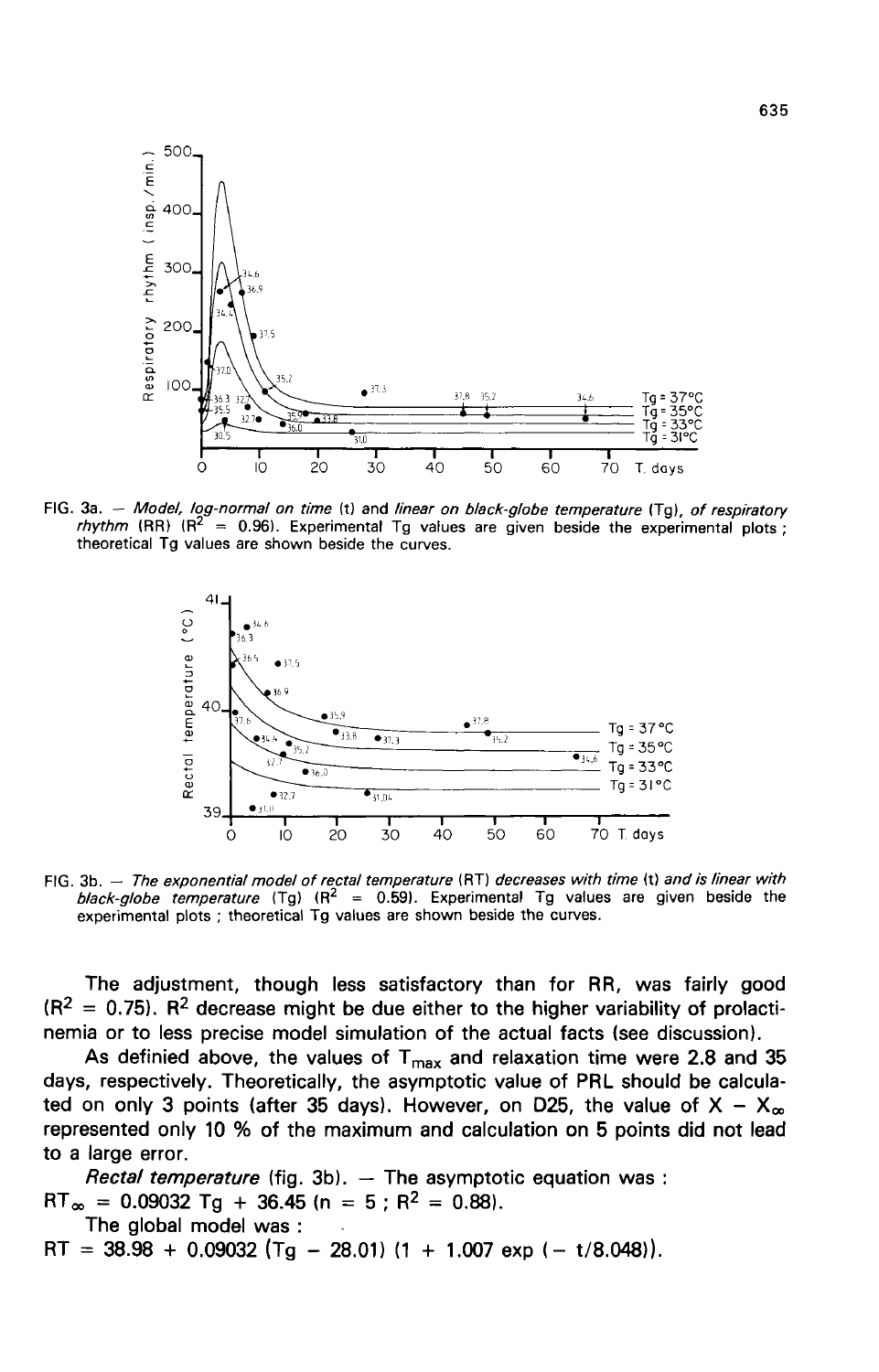This model accounted for only 59 % of the variance ; figure 3b shows that the adjustment was not very good. Maximal rectal temperature was reached as soon as the animals were exposed to the sun. The relaxation time calculated as previously was 24 days.

## Discussion.

Sudden and prolonged exposure to solar radiation was found to have a marked effect on the respiratory rhythm, rectal temperature and prolactinemia of male Creole goats (fig. 2) ; these criteria increased together with Td, Tw, and mainly Tq.

Hyperprolactinemia has already been reported in cattle (Wetteman and Tucker, 1974, 1976 ; Hooley et al., 1979 ; Schams et al., 1980 ; Roman-Ponce et al., 1981 ; Tucker and Petitclerc, 1982 ; Berbigier et al., 1984), sheep (Schillo et al., 1978) ; Bocquier (personal communication) and goats (Chemineau and Ravault, 1984 ; Sergent et al., 1984 ; Sergent, 1985).

The hypothalamo-pituitary axis of bucks strictly habituated to shade (7 months of habituation) did not seem to be immediately activated by the stimulus of solar radiation since hyperprolactinemia was only detected after a time-lag of 24 h, even though in goats permanently habituated outside plasma prolactin immediately follows variations in insolation (Chemineau and Ravault, 1984 ; Sergent et  $al.$ , 1984). Moreover, in our experimental conditions (fig. 1), the hourly pattern of circulating prolactin on DO was not disturbed by solar exposure and was not different from that observed at the same season in the similar bucks kept permanently in the shade (Sergent et al., 1985, in preparation).

One hypothesis is that the 24-hour time-lag might correspond to the time required for the prolactin secretory cells to become sensitive. The second hypothesis (which does not exclude the first one) is that a high plasma cortisol level at the moment of solar exposure (between 12.00 and 13.00) would prevent PRL response to solar stimulation (see Yelvington et al., 1984).

Rectal temperature increased immediately after insolation. This is in agreement with the rapid RT increase observed in animals subjected to heat stress in a climatic chamber (e.g. Halipre, 1973; Bouvier et al., 1974), i.e. in the beginning, the organism responds poorly to the sun since rectal temperature (heat storage) and respiratory rate (heat dissipation) rise simultaneously.

However, RT and RR began to increase before solar exposure (fig. 1, large arrow) due to the endogenous rhythm particular to homeotherms (inner temperature increase from 6.00 to 16.00). The maximal levels of these parameters are comparable whith the ones reached using an experimental sun-shade design in similar animals. In that experiment, we observed circadian variations in RT and RR in each « climatic » treatment, i.e. in shade between 11.00 and 12.00, the RT rose + 0.11 °C (39.35 to 39.46), RR remained at  $\approx$  70 insp/min for Ta  $\approx$ 30.35 °C and Tg = 32.6 °C. In sunlight, RT increased + 0.12 °C (39.39 to 39.51) and RR + 15 insp/min (131 to 146) for a Ta rise of  $+$  0.30 °C (31.15 to 31.45) and a Tg rise of  $+$  0.15 °C (36.85 to 37) (Sergent *et al.,* 1985, in preparation).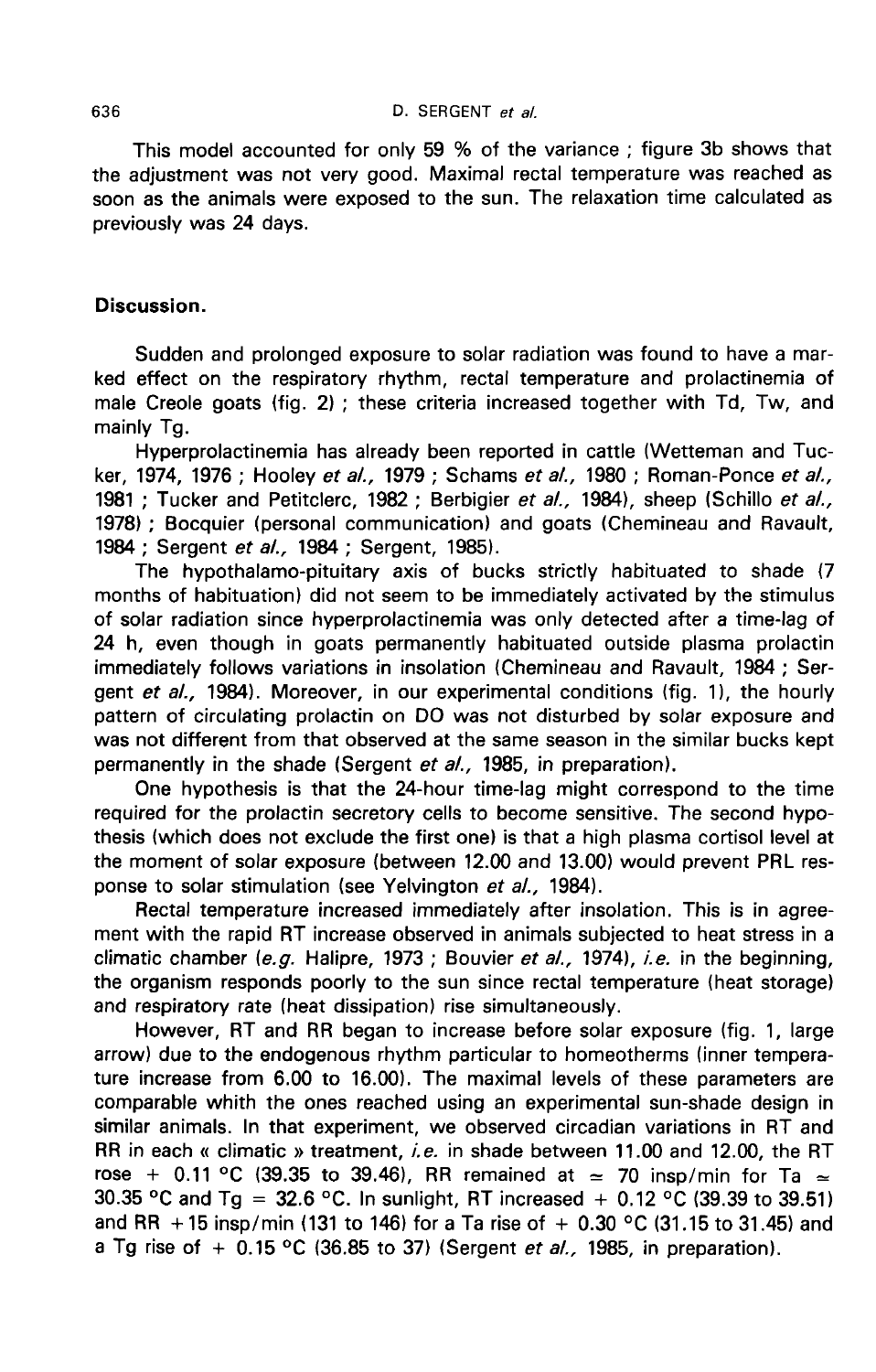In the present experiment, RT rose  $+$  1.28 °C (39.12 at 11.00 in shade to 40.40 at 12.10 in the sun) and RR increased  $+$  31 insp/min (33 to 64).

Therefore, the values of RT, RR (fig. 1) and PRL (fig. 2), obtained when the bucks were suddenly exposed to the sun, were several orders of magnitude greater than the values obtained during a normal circadian rhythm ; these events are actually induced by sudden solar exposure.

The intensified respiratory rate (or panting) was probably a thermolytic emergency response to acute solar exposure ; however it was not fully developed at the beginning of heat stress.

The variation models of RR, PRL and RT, allowing us to better quantify the former observations, gave an order of magnitude of the combined effect of black globe temperature and time on these 3 variables by means of determination coefficients ( $R^2 = 0.96$ , 0.75 and 0.59, respectively; Tg and t accounted for 96 % of the variance in respiratory rhythm). These models showed where the maxima of RR and PRL were located in time after insolation (3.4 and 2.8 days, respectively, corrected to 3-days considering measurement frequency) and permitted quantification of the times of return to equilibrium of the variables (15, 35 and 24 days for RR, PRL and RT, respectively) ; adaptation to the new environment was complete after a maximum of one month. However, these models were chosen only on the basis of the curve shape of the 3 variables, according to black globe temperature and time, and because of some simple, easily verifiable hypotheses. Some results are apparently not valid : the model used for prolactinemia supposes an increase with Tg from Do ; in fact, prolactinemia did not react to Tg on the first day of sun exposure (see fig. 11, or at least it was doubtful. Taking into account the scattered RT values, it is not possible to say that the exponential model is better than any other curvilinear one. However, these models seem efficient, as shown by the high values of the determination coefficients.

During the first 3 days after solar exposure, the major part of the extra heat seemed to be eliminated by respiratory evaporation. Then, as this thermolytic route declined, sweating (skin transpiration) became the main thermolytic reaction, but we did not measure it. This observation may be related to the fact that serum potassium rate already tended to decrease 1 h after insolation. It has been well established that potassium is the main electrolyte eliminated in cattle during sweating (Macfarlane, 1976 ; El Nouty et al., 1980).

The last thermolytic mechanism might be a reduction of metabolism (decrease in heat production) accompanied by a slowing-down of the glucocortoid and thyroid functions. This could not be affirmed by our experiment on the basis of only the cortisolemia since cortisolemia recovered its initial level (shade) after 8 days of insolation. Moreover, the average daily body gain after heat exposure was not significantly different from that recorded during the last two months in shade (15.05  $\pm$  10 vs 7.71  $\pm$  4.5 g). Cortisol, generally considered as a catabolic hormone (Thomas and Rodway, 1983) and negatively correlated with growth in cattle (Purchas et al., 1971), did not seem to be involved here. This is in agreement with our previous results, *i.e.* the plasma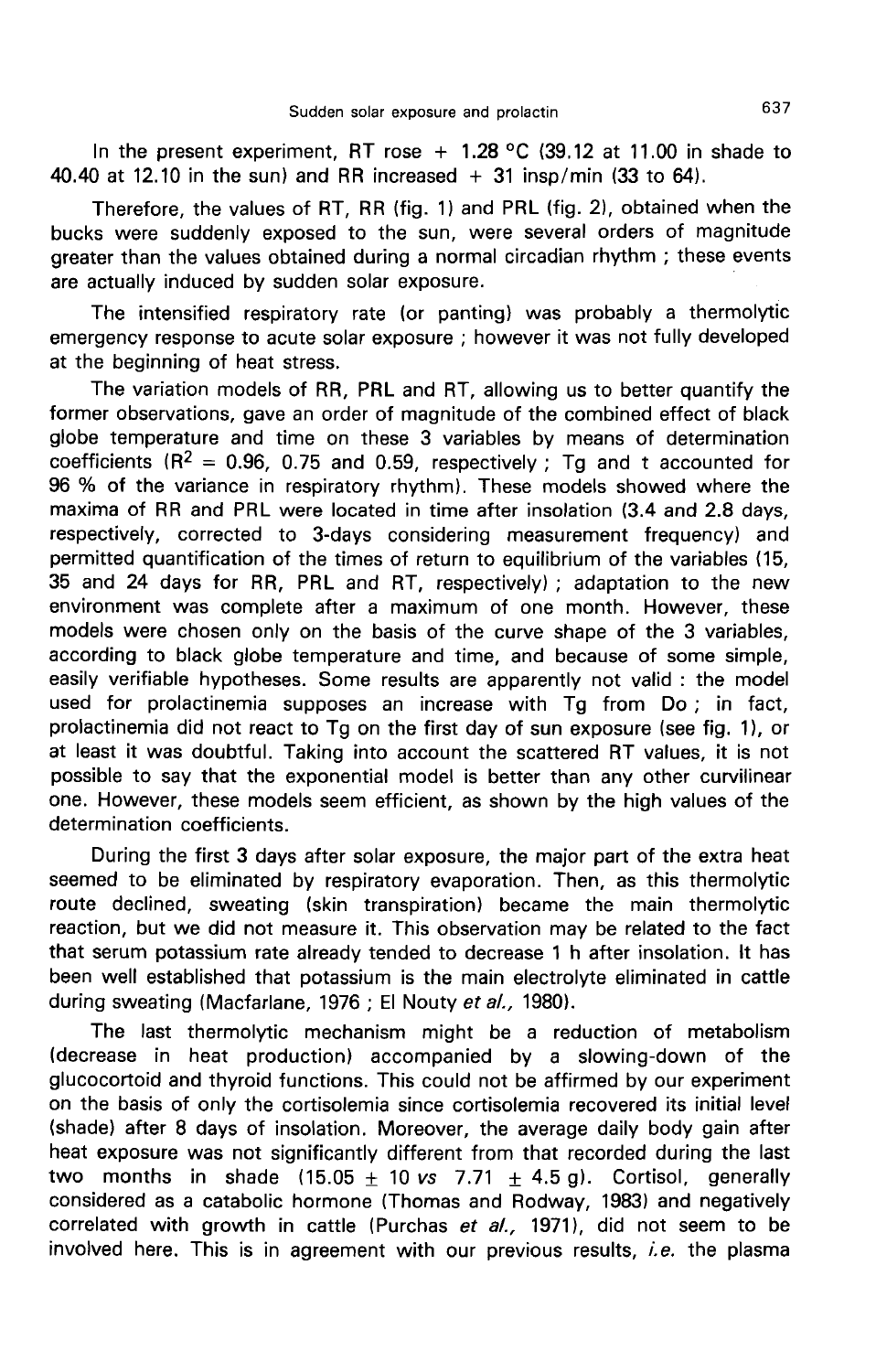cortisol level was not significantly different whether the animals were kept permanently under a shelter or outside (Sergent et al., 1984).

Variations in plasma prolactin levels are associated with temperature variations, especially under direct natural insolation. Prolactin reactivity does not seem to be a general (aspecific) stress response but is specific to solar radiation, at least above a Tg threshold of  $32^{\circ}$ C. In addition, significant correlations between RT and PRL show that PRL secretion could be involved in thermoregulation.

These results and the thermoregulation failure observed in animals treated with an inhibitor of prolactin secretion at the hottest hours of the day (Berbigier, Sergent, and Ravault, 1985) support the putative role of prolactin in caprine thermoregulation. However, other experiments must be carried out to demonstrate a perfect causal relationship between prolactin and thermoregulation.

## Conclusion.

When male Creole goats, previously acclimatized to shade, were suddenly exposed to the sun over a period of time in natural conditions, the following observations were made :

1) plasma cortisol level rose immediately but returned to shade values after one week ;

2) rectal temperature rose immediately then decreased and stabilized at its initial level about 3 weeks later ;

3) blood potassium rate tended to decrease 1 h after insolation, but the blood sodium rate remained steady ;

4) haematocrit decreased on D1 (24 h after solar exposure began), but returned to initial level after 3 weeks ;

5) respiratory rhythm increased gradually but returned to shade equilibrium about 2 weeks later ;

6) there was no specific solar-exposure increase in PRL on DO ; PRL rose dramatically on D1 and stabilized after about 3 weeks at a significantly higher level than the shade level ;

7) RR and PRL decreased Log-normally on time (t) and linearly on black-globe temperature (Tg), while RT decreased exponentially with t and linearly with Tg ; 8) body weight gain was not affected.

It is concluded that habituation to direct solar radiation produces high plasma prolactin levels and that, even in tropical genotypes, thermolytic mechanisms are not immediately available, i.e. an adaptation period of about 3 weeks is required.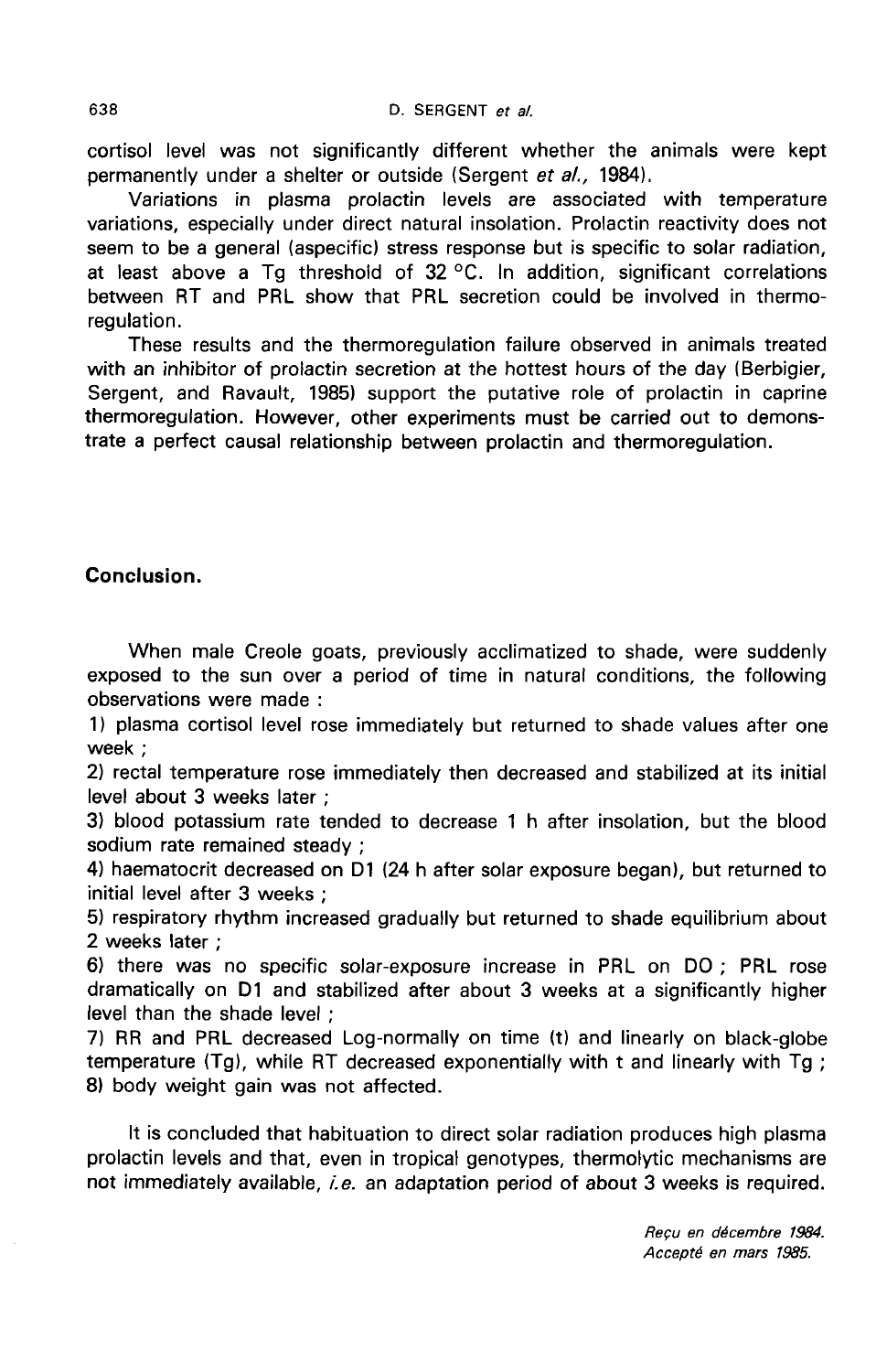Acknowledgements. — The authors are grateful to S.A. Sophie and P. Vinglassalon for their help in manipulating the animals, to Chantal Meusnier and Nicole Vermeire for technical collaboration, to Annick Bourroche for her help in the English translation, to Michelle Huc for typing the paper and to Joël Gallé for the illustrations.

#### Résumé. Effet d'une insolation brutale sur les paramètres thermophysiologiques, la cortisolémie et la prolactinémie de boucs Créoles.

La température rectale (TR), le rythme respiratoire (RR), les concentrations plasmatiques de cortisol et de prolactine (PRL) et l'hématocrite sont mesurés à midi chez des boucs lors de leur accoutumance à l'ombre, au cours de leur exposition soudaine au soleil, puis lors de leur maintien en plein air. Simultanément sont relevées les données microclimatiques notamment la température de la boule noire (Tb).

Le jour de la mise au soleil (Jo), l'augmentation de TR et de RR caractéristique du rythme circadien est amplifiée sitôt l'exposition (TR :  $40.84 + 0.23$  °C vs 39.48 + 0.19 °C, Le jour de la mise au soleil (Jo), l'augmentation de TR et de RR caractéristique du<br>
rythme circadien est amplifiée sitôt l'exposition (TR : 40,84 ± 0,23 °C vs 39,48 ± 0,19 °C,<br>
P < 0,001 ; RR : 98 ± 22 vs 35 ± 3 resp/mn,  $\overline{P}$  < 0,001 ; RR : 98  $\pm$  22 vs 35  $\pm$  3 resp/mn,  $\overline{P}$  < 0,01). Le cortisol plasmatique augmente aussi (17,7  $\pm$  8,6 vs 5,57  $\pm$  1,7 ng/ml,  $P$  < 0,05). Au bout de 24 h (J<sub>1</sub>), la concentration, plasmatique d concentration plasmatique de prolactine augmente démesurément (923 + 653 vs 90  $\pm$  22 ng/ml, P < 0,05) et l'hématocrite décroît (28,6  $\pm$  2,3 vs 33  $\pm$  2,3 %, P < 0,05).

Pour rendre compte des effets simultanés du temps (t) et de Tb, sont développés un modèle Log-normal en fonction du temps et linéaire en fonction de Tb pour RR et PRL, ainsi qu'un modèle exponentiel décroissant en fonction de t et linéaire en fonction de Tb

pour TR : les coefficients de détermination sont respectivement  $R^2 = 0.96$ , 0.75 et 0.59.<br>Environ 3 semaines plus tard (« période d'adaptation ») TR. RR et la PRL plasmatique se stabilisent : TR et RR retrouvent leurs valeurs à l'ombre, tandis que la PRL se maintient à un niveau supérieur à celui qu'elle avait à l'ombre  $(248 + 109 \text{ vs } 130 + 50 \text{ ng/ml})$  $P < 0.05$ ).

Le délai de 24 h dans le déclenchement de l'hypersécrétion prolactinique et le rôle de la prolactine dans la thermorégulation sont discutés.

#### References

- References<br>BACHACOU J., MASSON J. P., MILLIER C., 1981 *AMANCE 81, Manuel de la programmathèque<br>scientifique,* INRA, Versailles, 516 p.<br>BERBIGIER P., 1982. Analyse physique des pertes thermiques de l'animal vers son enviro scientifique, INRA, Versailles, 516 p.
- BERBIGIER P., 1982. Analyse physique des pertes thermiques de I'animal vers son environnement. Influence des facteurs climatiques. In Actions du climat sur l'animal au pâturage, Theix, 31 mars-1<sup>er</sup> avril 1982. - Ed. INRA Publ., 1982.
- BERBIGIER P., SERGENT D., RAVAULT J. P., 1984. Effect of inhibition of prolactin secretion on rectal temperature, respiratory rhythm, water and dry matter intake of the Creole male dwarf goat in Guadeloupe (FWI) (submitted to publication).
- BERBIGIER P., SERGENT D., GAUTHIER D., CHEMINEAU P., HEYMAN Y., 1984. Effet du climat tropical sur les bovins et les caprins de Guadeloupe (Antilles Frangaises). Conséquences pour les bâtiments d'élevage. 10e Congr. inter. du Génie Rural, Budapest. 3-7 Sept. 1984.
- BIANCA W., 1965. Cattle in a hot environment. J. Dairy Res., 32, 291-345.